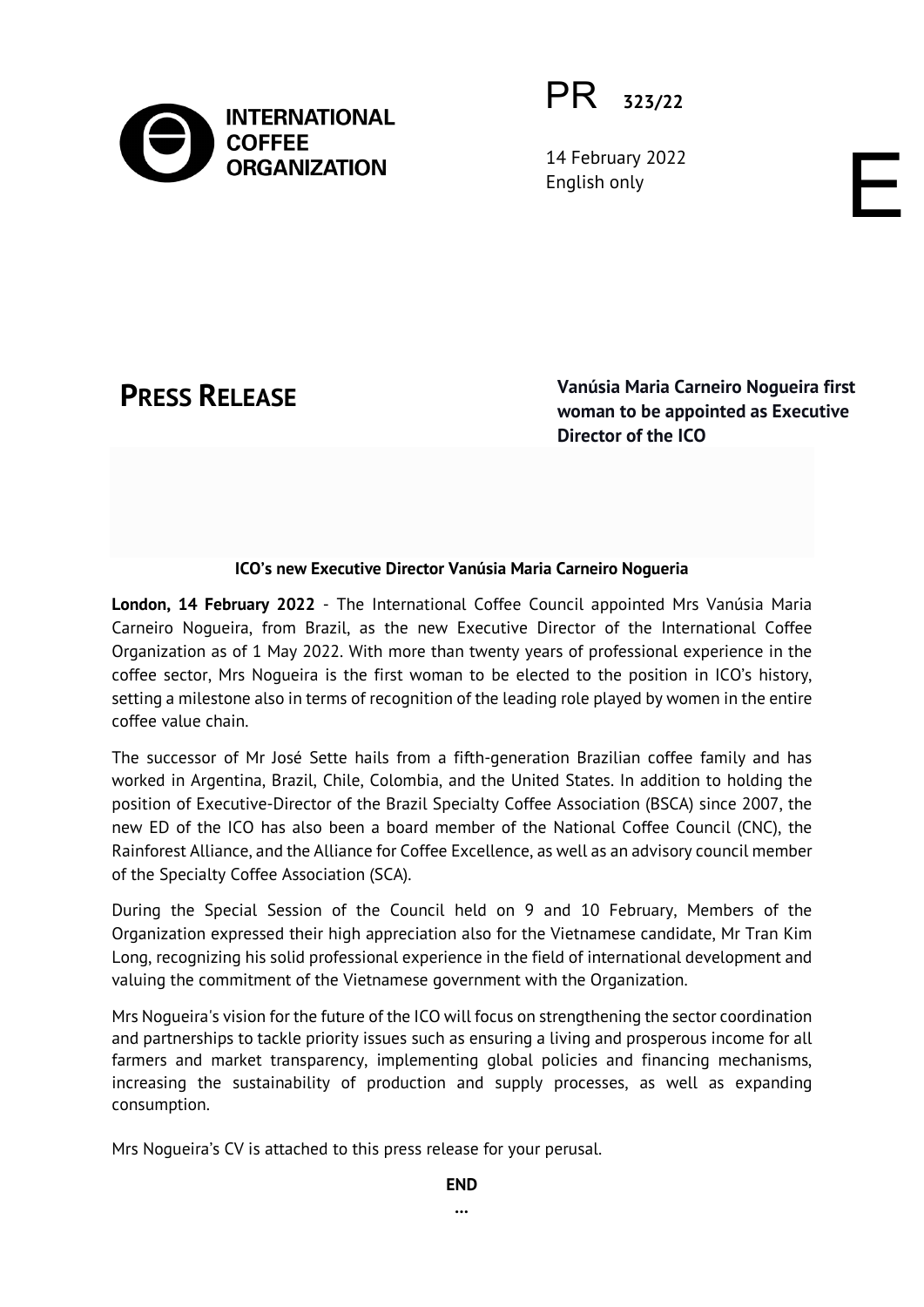## **NOTES TO EDITORS**

### **International Coffee Organization (ICO)**

The International Coffee Organization (ICO) is a multilateral organization supporting exporting and importing countries to improve the sustainability of the coffee sector. It provides a high-level forum for all public and private stakeholders in the sector; official statistics on coffee production, trade and consumption; and support for the development and funding of technical cooperation projects and public-private partnerships.

### **More information**

[press@ico.org](mailto:press@ico.org) and/or follow our social media: [Facebook,](https://www.facebook.com/ICOcoffeeorg/) [Instagram,](https://www.instagram.com/icocoffeeorg/) [Linkedin,](https://www.linkedin.com/company/144207/admin/) and [Twitter.](https://twitter.com/ICOCoffeeOrg)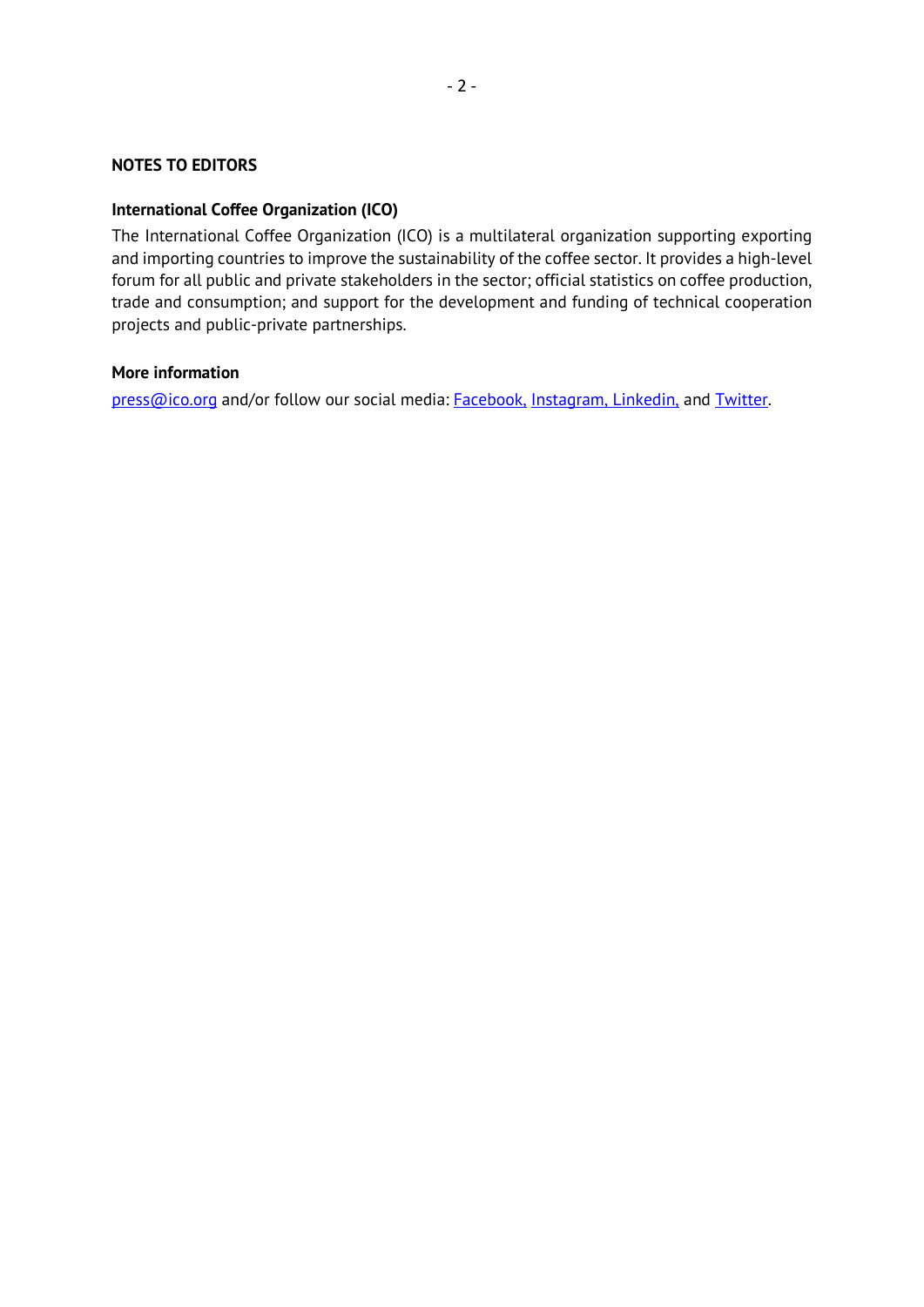# **VANUSIA Maria Carneiro NOGUEIRA**

Brazil

vanusia@bsca.com.br



**SENIOR EXECUTIVE**: Doctorate in Business Administration with an emphasis in Marketing; Master's Degree in Management and Advanced Project Management, specialization in Governmental and Institutional Relations, Information Technology, Finance and Customer Relations Management, with broad experience in the coffee agribusiness.

# **ACADEMIC EDUCATION**

### **Universidad Nacional de Rosario, Argentina**

PhD in Business Administration, with a focus in Marketing

2017 - "Comparative analysis of the strategic positioning of Argentine and Chilean wines versus the competitive positioning of Brazilian coffees in the  $21<sup>st</sup>$  century."

### **Fundação Getulio Vargas (FGV), Rio de Janeiro, Brazil**

2010 Post-MBA Specialization in Advanced Project Management.

### **Fundação Getulio Vargas (FGV), Rio de Janeiro, Brazil**

2007 Master's Degree in Business Administration (MBA).

### **Pontifícia Universidade Católica (PUC), Rio de Janeiro, Brazil**

1989 Bachelor's Degree in Business Administration.

### 1982 **Pontifícia Universidade Católica (PUC), Rio de Janeiro, Brazil**

Bachelor's Degree in Information Technology.

### **PROFESSIONAL EXPERIENCE**

#### $2007 -$ **BSCA – Brazil Specialty Coffee Association**

present Executive Director (consultant on special promotion projects: 2007-08) CEO of the organization, formulates and executes strategic policies and management. Manages relations with federal, state, and municipal government bodies and with the private sector of the global coffee production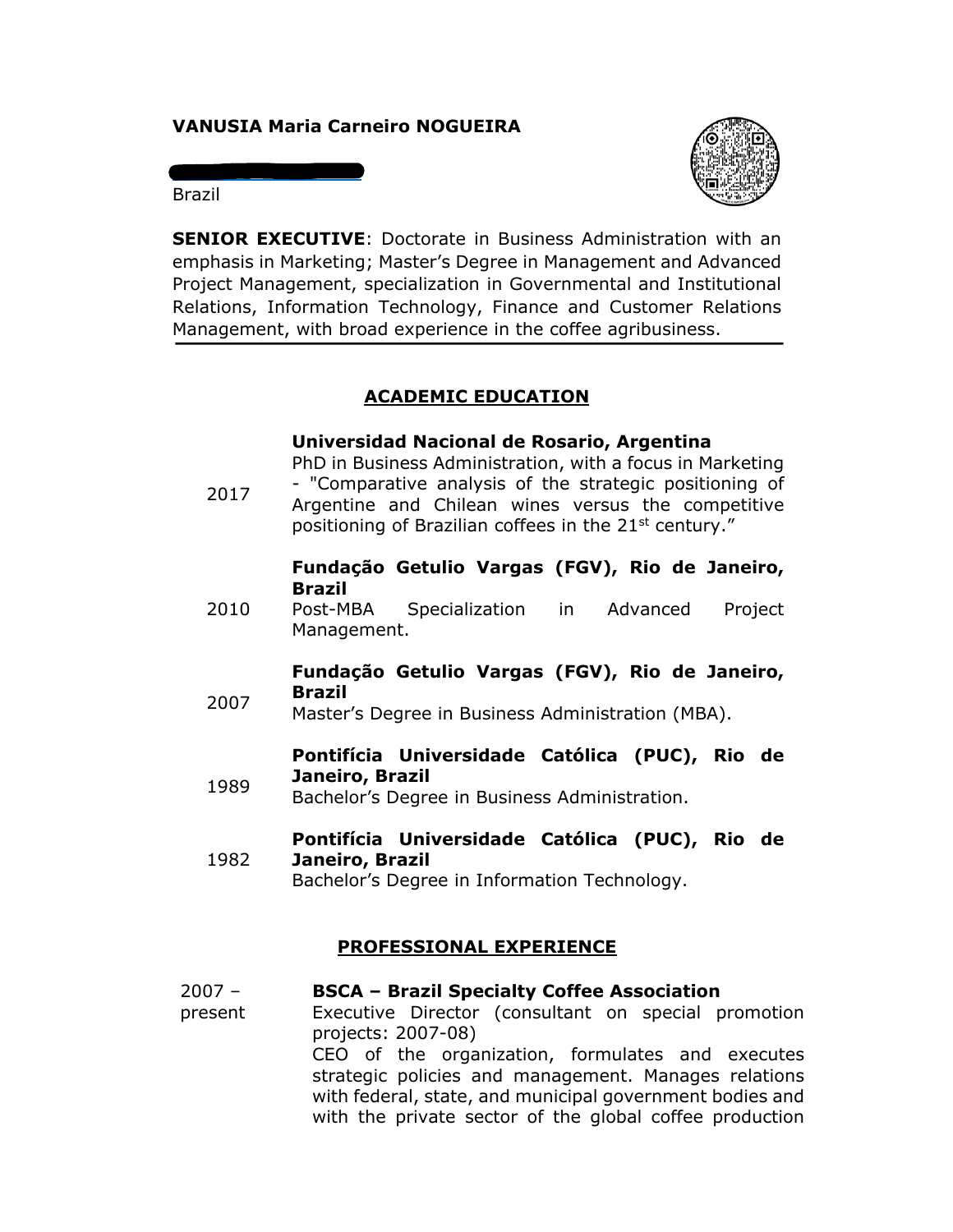chain, organized the 2nd World Coffee Producers Forum in Brazil, manages relations with Brazilian and international press and manages the human, financial, equipment and technological resources of the institution.

Began work at a critical moment for the institution, which had lost members, suffered a decrease in revenue and had accountability problems with agreements with the federal government. Executed a strategy for BSCA to leverage its framework, from 24 member producers and insufficient financial resources at the time to currently 260 members in all links in the coffee value chain, representing around 70,000 producers, and an annual budget comparable to that of the International Coffee Organization (ICO), 14 professionals working directly for the Association, as well as several third-party partners, and established cash reserves to cover one year of fixed costs.

Reestablished the partnership between BSCA and the Brazilian Trade and Investment Promotion Agency (Apex-Brasil), which since then, together with funding from the private sector, has been responsible for promoting Brazilian coffees globally and involves executing international promotion activities around the world, holding several coffee quality competitions, including the main one in the world, the Cup of Excellence, as well as barista championships, bringing three world championships to Brazil in 2018.

Established partnerships with the Specialty Coffee Association (SCA), Coffee Quality Institute (CQI), International Trade Center (ITC) and World Coffee Events (WCE) to hold educational programs, evaluate and certify coffee quality for both specialty and commodity coffees, and carry out events (championships) to recognize and publicize the work of professional roasters and baristas. Continued the activities initiated in Brazil, in 1999, through the Gourmet Coffee Project, which gave rise to the most recognized coffee quality competition in the world, the Cup of Excellence, and established partnerships with industries Três Corações (Strauss Group) and Nestlé to encourage quality improvements in the production of arabica and robusta coffees, in addition to specific projects with indigenous communities and women producers. Also partnered with the company Yara, in 2020, to support improvements in production quality.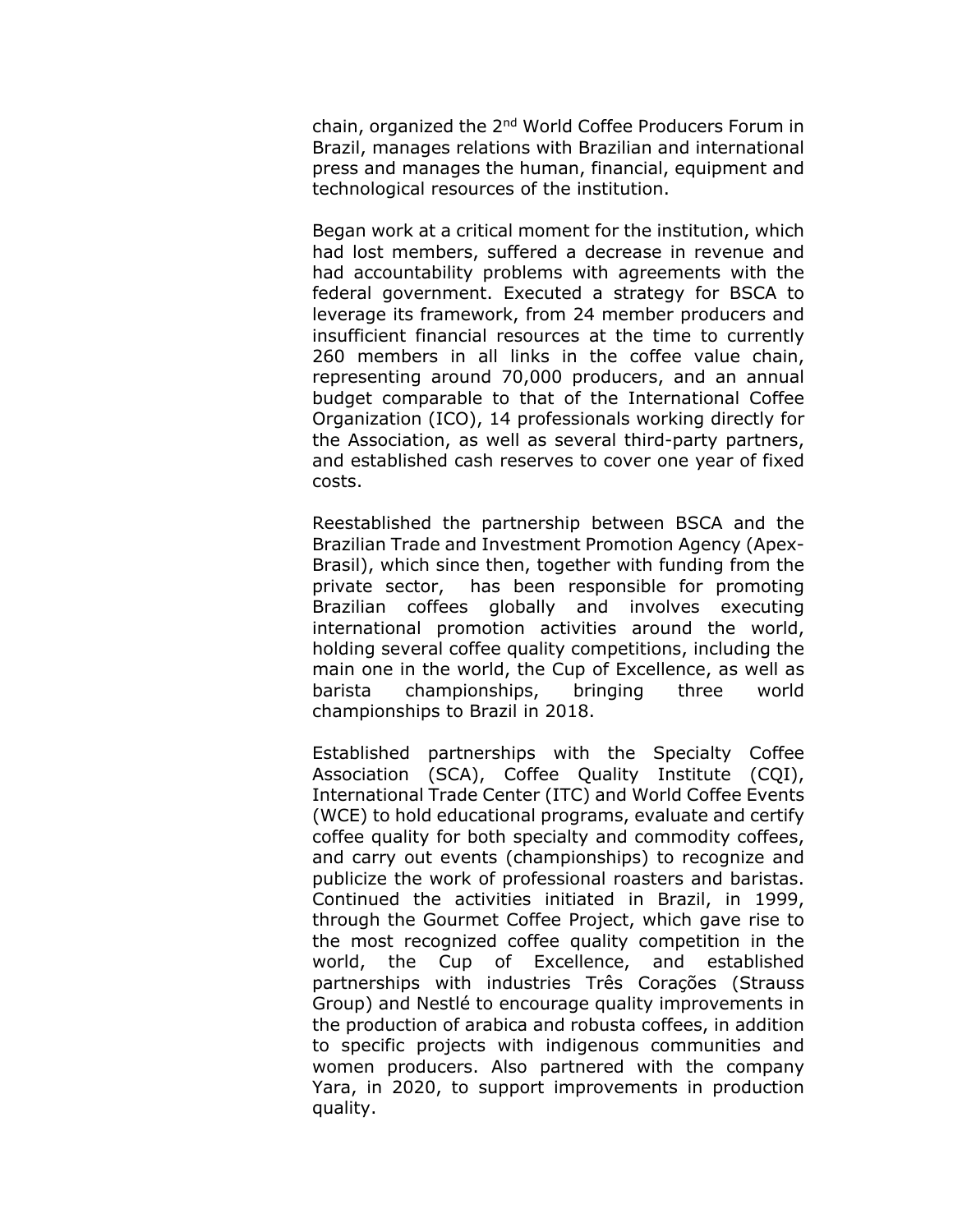In 2013, contributed to holding International Coffee Week, the largest coffee fair in Latin America, in Belo Horizonte, Minas Gerais, Brazil, which received the 111th Session of the International Coffee Council and the round of meetings in celebration of the International Coffee Organization's 50th anniversary. Since 2018, a member of the Brazilian delegation during meetings of the international body in London and, since April 2020, in virtual meetings.

Involved since the initial conception of the World Coffee Producers Forum (WCPF); was a speaker in the first edition, held in 2017 in the city of Medellin, Colombia, and was elected by the Brazilian public/private representation as the country's representative to the WCPF Committee. Responsible for planning, organizing, and executing the second edition of the World Forum, in Campinas, Brazil, in 2019, as well as organizing and managing the fundraising procedures necessary to hold the event.

Member of official Brazilian delegations, accompanying ministers of state as a representative from the coffee sector, participated in 2017 and 2019 in meetings with high-level representatives from the governments of Asian countries, including Japan, South Korea, China and Hong Kong.

Currently participating in the task of writing and revising the 2021 edition of the ITC Coffee Exporter's Guide.

#### $2013 -$ **Conselho Nacional do Café (CNC)**

#### present Associate member

As BSCA executive, since 2013 is a member of the Council, actively working on matters related to environmental and social sustainability, prosperity for members and promoting consumption of coffee in Brazil and internationally. Represented CNC in the Executive Committee for Promotion and Marketing of the Coffee Policy Deliberative Council (CDPC) from 2013 to 2019, when the forum underwent restructuring.

#### 1983 - **Teaching Career**

present Since 1983, teaches classes in disciplines related to requirement analysis, management, marketing, and entrepreneurship in undergraduate and graduate courses in Information Technology, Rural Administration and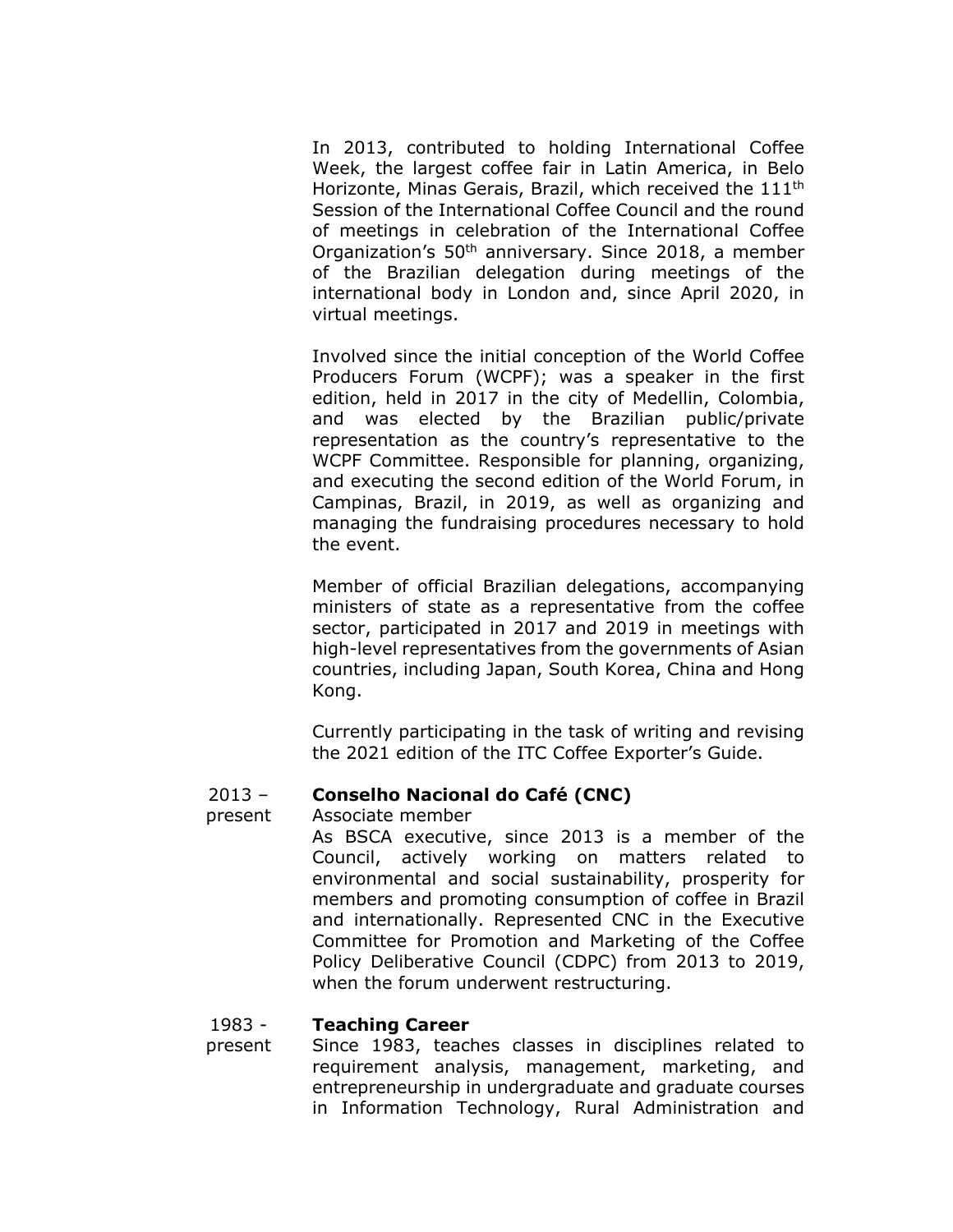Agribusiness Administration in diverse educational institutions.

### 2006 – 2012 **Centro de Excelência do Café do Sul de Minas (Machado, MG)**

Executive Director

The Center of Excellence has a physical infrastructure of 2000 square meters and was created by the Minas Gerais state government together with the Machado city hall to promote professionalization and quality improvement for producers in the south of Minas Gerais, the largest coffee producing region in Brazil. While still in the construction phase, the main responsibilities were to idealize the governance structure of the enterprise, create an entity to run it, its mission, vision, objectives, and activities. Negotiated and constituted a non-profit, private sector association to manage CEC Sul de Minas, with the support of all coffee cooperatives, exporters and research institutions involved with the sector in the region.

After structuring CEC – Sul de Minas, held workshops, meetings and training sessions with the direct involvement of association members, rural extension courses, such as the use of PPE, crop management, postharvest processing, mechanical harvesting, introduction to coffee grading and cupping, in partnership with the National Rural Learning Service (Senar), linked to the Confederation of Agriculture and Livestock of Brazil (CNA); postgraduate courses in Coffee Agribusiness Management, in partnership with Illycafe; immersion courses on farm management for "Young Producers," children of coffee producers, between 17 and 22, seeking to determine their professional futures, in partnership with the Minas Gerais State Organization of Cooperatives (Ocemg). Also established a partnership with BSCA to carry out the Cup of Excellence and other promotional activities.

### 2002 - 2003 **"Solo Career"**

Developed a project to identify niche markets for Brazilian coffees, seeking to reposition producers from the country in the search for better income for the production chain.

Managed the Sul de Minas Dry Port in Varginha, Minas Gerais, adapting the administrative and busines structure, conducted training for in-house professionals, creating more opportunities for them and, consequently,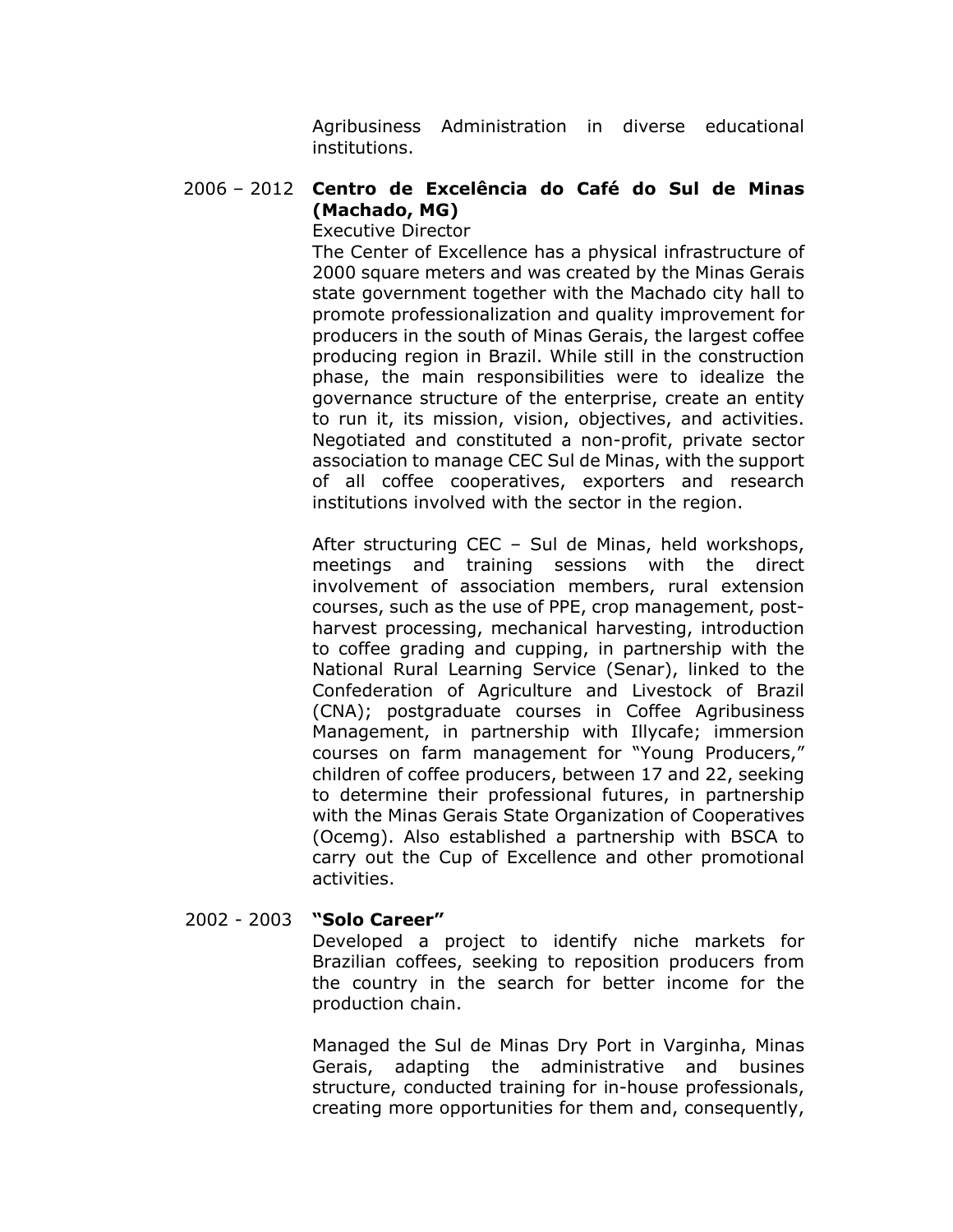more responsibilities, as those trained coordinated the Port's main functions for many years.

### 1987 - 2002 **PricewaterhouseCoopers + Coopers & Lybrand (Rio de Janeiro and São Paulo, Brazil)**

Senior Consultant to Partner

At the consultancy present in 155 countries and in Brazil for over 100 years, implemented diverse projects related to management, finance, information technology, customer relationship management and restructurings following privatization processes in Latin America for the utility, automotive and agroindustry sectors, among others. During 15 years at PwC, resided and took courses in many countries, among them the United States, Colombia, Germany, Spain, Argentina and Chile, fostering networking with CEOs and governing boards of diverse institutions and, also, with consultancy representatives of various nationalities, including performing international recruitment (India and Portugal) for projects in Brazil.

# 1983 - 1987 **Infraero - Empresa Brasileira de Infraestrutura Aeroportuária**

Systems Analyst (IT)

Coordinated Informational Technology projects in several areas of management, such as Finance, Accounting, the Health Plan and the Pension System.

# **INTERNATIONAL ORGANIZATIONS**

- Since 2021 **International Coffee Organization (ICO), London – Coffee Public Private Task Force (CPPTF)** Active participant in all Technical Workstreams of the Coffee Public-Private Task Force meetings.
- Since 2017 **Specialty Coffee Association (SCA) – Santa Ana, CA, USA**

Advisory Sustainability Counselor with very active participation during the merger transition of the two organizations (SCAA – Specialty Coffee Association of America and SCAE – Speciality Coffee Association of Europe)

# Since 2017 **World Coffee Producers Forum (WCPF)** Committee Member as the Brazilian representative with active participation on actions and decisions